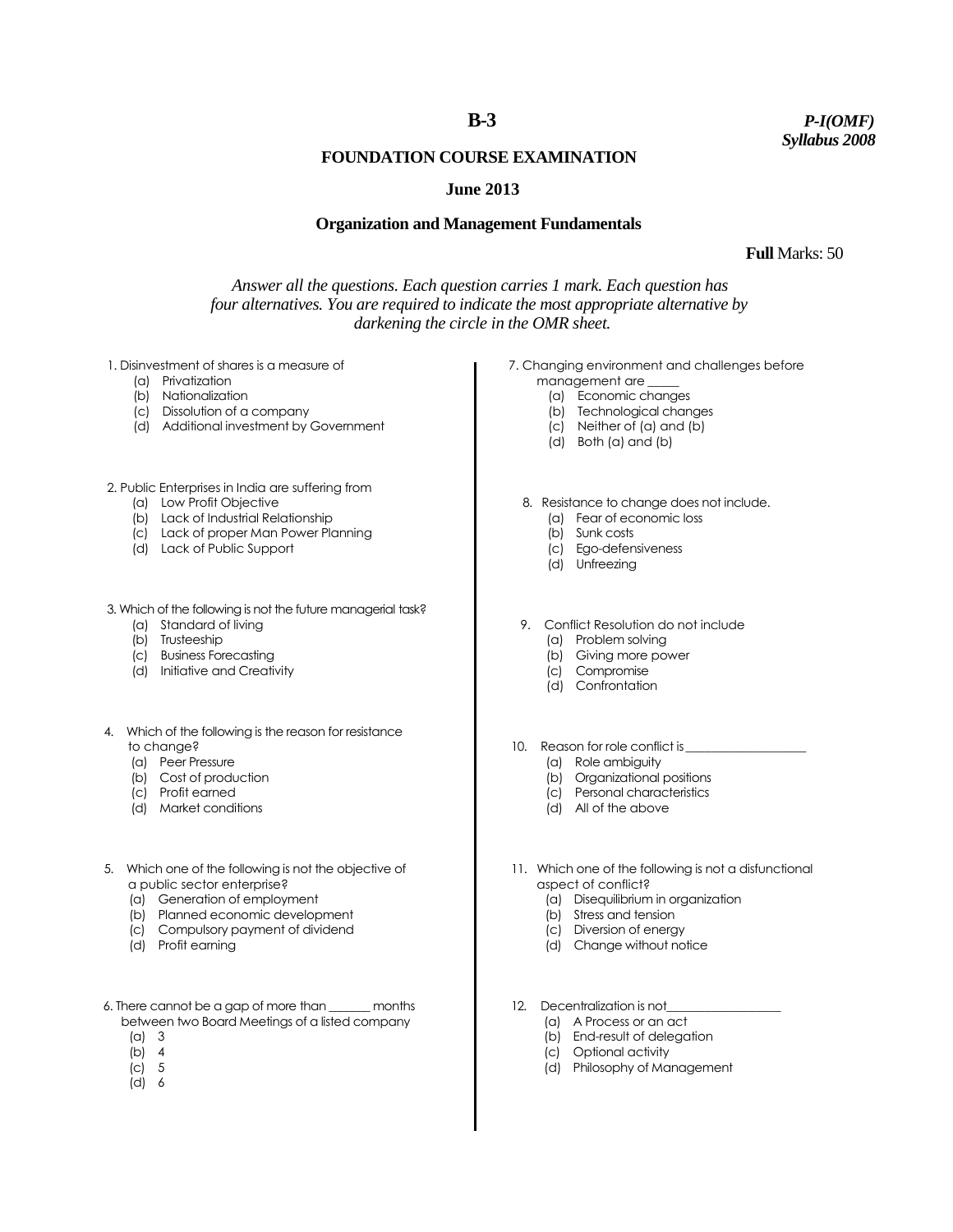- 13. Which one of the following is a democratic leader?
	- (a) Participative leader
	- (b) Authoritarian leader
	- (c) Free-rein leader
	- (d) None of the above
- 14. Prof. Bernard has given four essential qualities of leadership. Which one he has not given?
	- (a) Vitality
	- (b) Decisiveness
	- (c) Power of endurance
	- (d) Emotional Stability
- 15. Authority should be\_\_\_\_\_\_\_\_\_\_\_\_\_\_\_ responsibility
	- (a) Equal to
	- (b) More than
	- (c) Less than
	- (d) Derived from
- 16. The process of Staffing Function refers to
	- (a) Payment of wages and bonus
	- (b) Man-power Planning to placement
	- (c) Organizing training programmes
	- (d) None of the above
- 17. The main purpose of conducting employment interview is
	- (a) to assess the strength and weaknesses of the candidate
	- (b) to verify the qualification of the candidate
	- (c) to give pre-recruitment training
	- (d) All of the above
- 18. Control process include\_\_\_\_\_\_\_\_\_\_\_\_\_\_
	- (a) Feedback
	- (b) Establishment of standards
	- (c) Measurement of actual performance
	- (d) All of the above
- 19. Which one of the following is not a motivating factor as per Hertzberg's Model?
	- (a) Achievement
	- (b) Recognition
	- (c) Work itself
	- (d) Working conditions
- 20. Which one of the following is not a maintenance factor as per Hertzberg's Model?
	- (a) Company policy and administration
	- (b) Technical supervision
	- (c) Salary
	- (d) Responsibility
- 21. Which one is not a part of the communication process?
	- (a) Encoding
	- (b) Decoding
	- (c) Formal Communication
	- (d) Feedback
- 22. Application Blank means
	- (a) An application form left blank by the candidates
	- (b) Written record of the candidate's qualification etc.
	- (c) Kept in the stores of a company for future use
	- (d) Blank columns of the application to be filled by the candidate later on
- 23. Which one of the following is not part of the staffing process?
	- (a) Manpower Planning
	- (b) Determination of compensation
	- (c) Recruitment
	- (d) Selection
- 24. Decisions may be classified as
	- (a) Programmed and non-programmed decisions
	- (b) Standing decisions
	- (c) Long-outstanding decisions
	- (d) Managerial decisions
- 25. Planning is
	- (a) All pervasive
	- (b) Exhaustive
	- (c) Rigid
	- (d) None of the above

26. Which of the following is not a 'General Management Principle?'

- (a) Division of labour
- (b) Unity of command
- (c) Highest production
- (d) Scalar chain

B-4 *P-l(OMF) Syllabus 2008*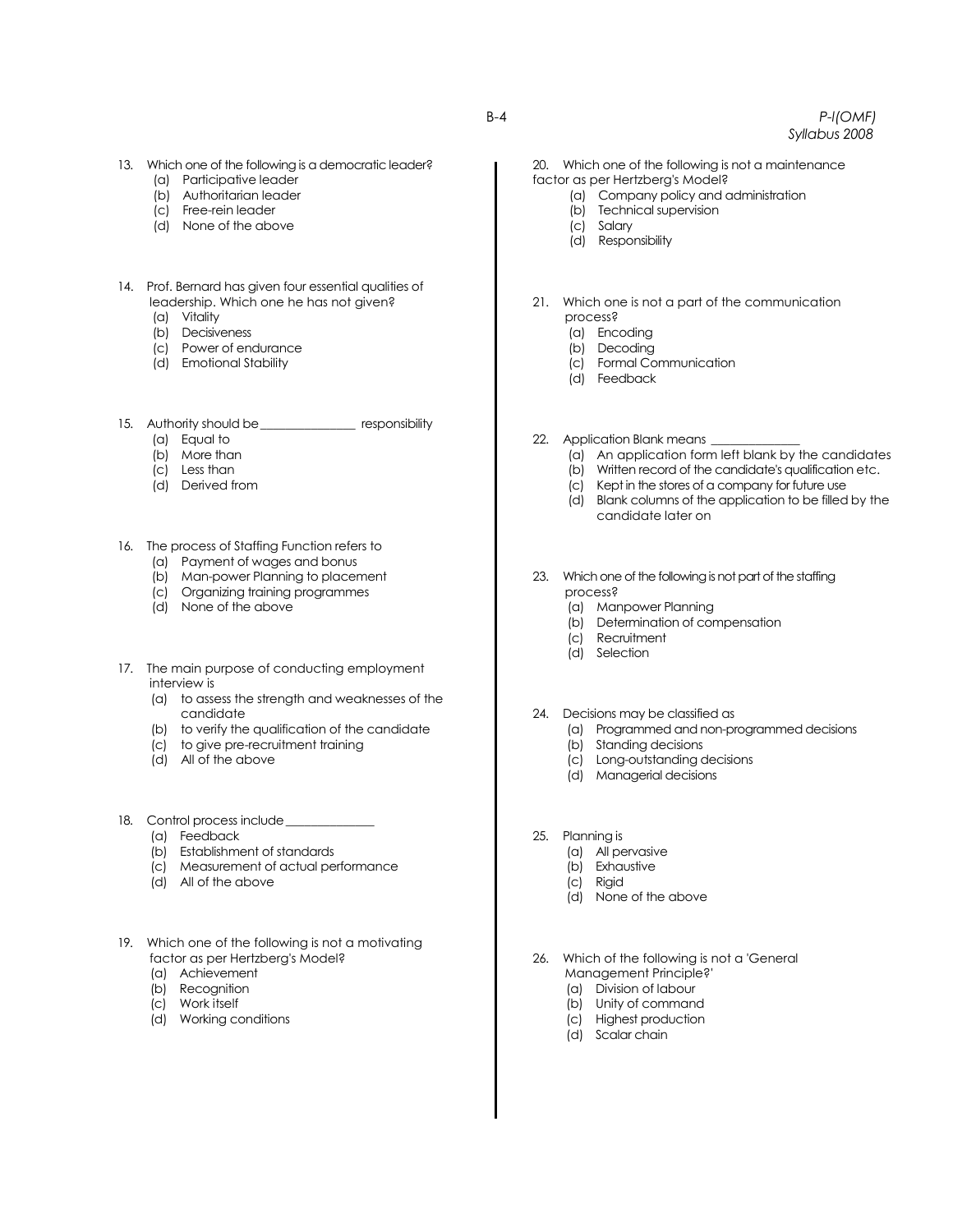- 27. Scientific Management is propounded by
	- (a) Keynes
	- (b) Henry Fayol
	- (c) F.W. Taylor
	- (d) Peter Drucker
- 28. Dismissal of an employee means
	- (a) Retrenchment
	- (b) Retirement
	- (c) Terminating the services of an employee
	- (d) Suspending from work
- 29. Internal sources of recruitment refers to
	- (a) Recruitment within the country
	- (b) Recruitment through personal reference
	- (c) Giving promotion to existing employees
	- (d) Through advertisement
- 30. Human Resource Management means
	- (a) The number of employees in the organization
	- (b) Effective use of man-power in an organization
	- (c) Money earned by the members of an organization
	- (d) Exchange of man-power between two countries
- 31. Which of the following is not a source of recruitment outside the organization?
	- (a) Advertisement
	- (b) Recommendation (c) Gate Recruitment
	-
	- (d) Transfer from other units of the undertaking
- 32. Training is related with
	- (a) Learning the basic skills and knowledge
	- (b) Growth of individuals in all respects
	- (c) Present and future period
	- (d) Managers and executives
- 33. For Dismissal of an employee, which one is not necessary?
	- (a) Charge Sheet
	- (b) Holding enquiry
	- (c) Issue of notice of enquiry
	- (d) Response Sheet
- 34. Recruitment is a
	- (a) Positive Process
	- (b) Negative Process
	- (c) Parallel Process
	- (d) Vertical Process
- 35. Which one of the following is not a function of HRM?
	- (a) Resolving conflicts among employees
	- (b) Promotion of employees
	- (c) Motivation of employees
	- (d) Dismissal of employees
- 36. The set of \_\_\_\_\_\_\_\_\_\_\_\_\_ defines the domain of the organization
	- (a) Vision
		- (b) Objectives
		- (c) Goals
		- (d) Targets

37. \_\_\_\_\_\_\_\_\_\_\_ is the first step in the Strategic Planning

- Process (a) Profits
- 
- (b) Mission
- (c) Goals and Objectives
- (d) Targets
- 38. Co-optation may be defined as the process of: (a) absorbing new elements in the policy determining structure
	- (b) arriving at an agreement between two or more organization thru' give and take
	- (c) competing between organization for the same resources of the society
	- (d) combination of two or more organization without loosing their identities
- 39. Which one is not a step in the implementation of Strategy?
	- (a) Understanding the problem
	- (b) Making the system work
	- (c) Developing additional machinery
	- (d) Changing Institutional Structure to eliminate the cause of conflict
- 40. CSF stands for
	- (a) Central Security Force
	- (b) Corporate Strategic Functions
	- (c) Customer Satisfaction Functions
	- (d) Critical Success Factors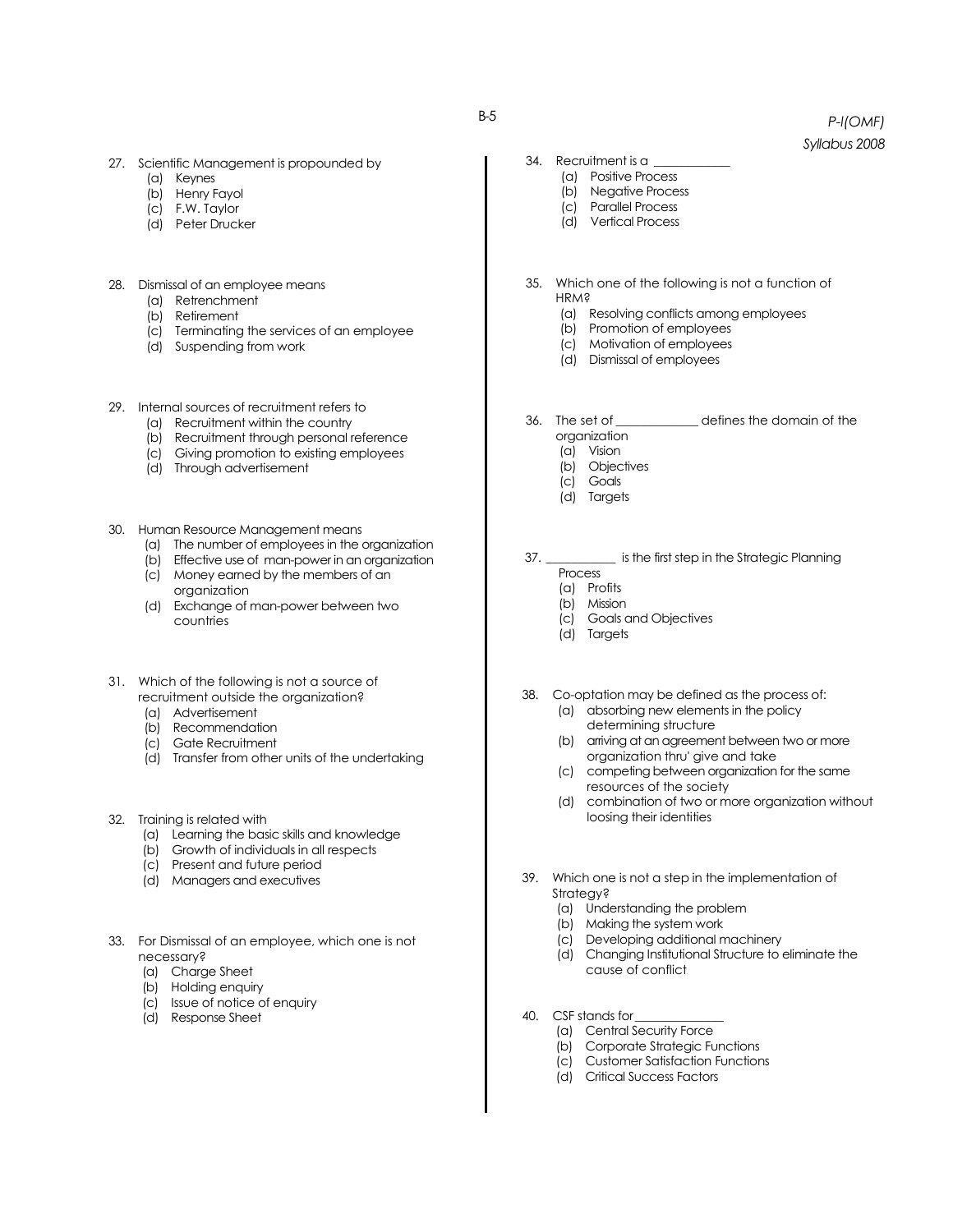- 41. Which one of the following is not a behavioural science?
	- (a) Anthropology
	- (b) Sociology
	- (c) Psychology
	- (d) Physiology
- 42. Errors in perception does not arise due to
	- (a) Selective perception
	- (b) Halo effect
	- (c) Stereotyping
	- (d) Testing
- 43. Which one of the following does not form attitudes?
	- (a) Family
	- (b) Personal experience
	- (c) Association
	- (d) Weather conditions
- 44. Determinants of personality is/are
	- (a) Heredity
	- (b) Brain
	- (c) Physic-features
	- (d) All of the above
- 45. Neo-classical theory of organization was pioneered by
	- (a) F.W. Taylor
	- (b) Elton Mayo
	- (c) Henry Fayol
	- (d) Keith Davies
- *Syllabus 2008*
- 46. Responsibility
	- (a) Cannot be delegated
	- (b) Can be delegated
	- (c) Can be divided
	- (d) Cannot be divided
- 47. Which one does not refer to an Informal Organization?
	- (a) Interactions and human relationships
	- (b) Emerges spontaneously
	- (c) Basis of friendship
	- (d) Voting among members of the group
- 48. Which one is not related to Delegation?
	- (a) Vehicle for co-ordination
	- (b) Reduction of manager's burden
	- (c) Expansion of business
	- (d) Securing secrecy
- 49. Which of the following is the oldest type of Organization?
	- (a) Line Organization
	- (b) Functional Organization
	- (c) Line and Staff Organization
	- (d) Project Organization
- 50. The term Organization refers to :
	- (a) An ongoing business activity
	- (b) An ongoing business unit
	- (c) A static structure of responsibilities
	- (d) All of the above

B-6 *P-l(OMF)*